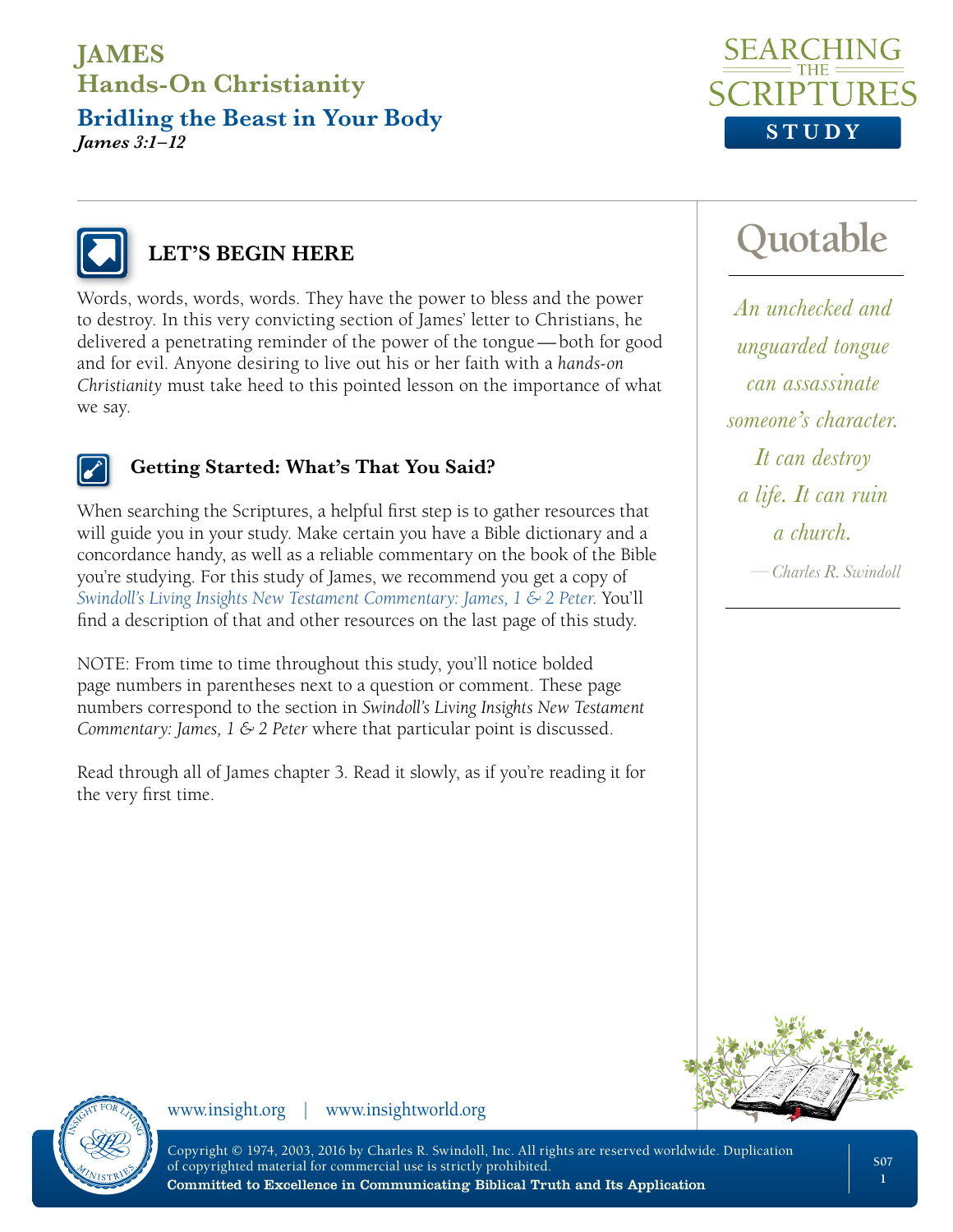**Bridling the Beast in Your Body** *James 3:1–12* **STUDY** 



# *Helpful Hint*

Remember: *Observation* is a critical beginning technique you will want to use to put together the pieces of a passage of Scripture. Paying particular attention to James 3:1–12, make some initial observations about what you see—for instance, *are there any repeated words? Did James use any connecting words that offer clues into what he was emphasizing?* Take some time to make notes on a separate sheet of paper about what you discover.

#### **Your Turn in the Scriptures**

Take a few moments to read through the material on James 3:1–12 in your commentary or in that section of your study Bible. Also, look up this passage in either a Bible dictionary or a Bible background commentary.

To get the juices flowing, write down as many Bible passages that you can think of which deal with speech or

the proper use of words. You may want to start with the Old Testament book of Proverbs. In fact, if you have a Bible concordance, look up the word *speech* or *tongue* and see how many entries you can find in both the Old Testament and the New Testament. Look up several examples and makes some notes below about what you discover.

Notes about *speech* and the *tongue* from the Scriptures:

Summarize in one sentence the overall biblical teaching on the power of words, based on your initial search of the Scriptures.

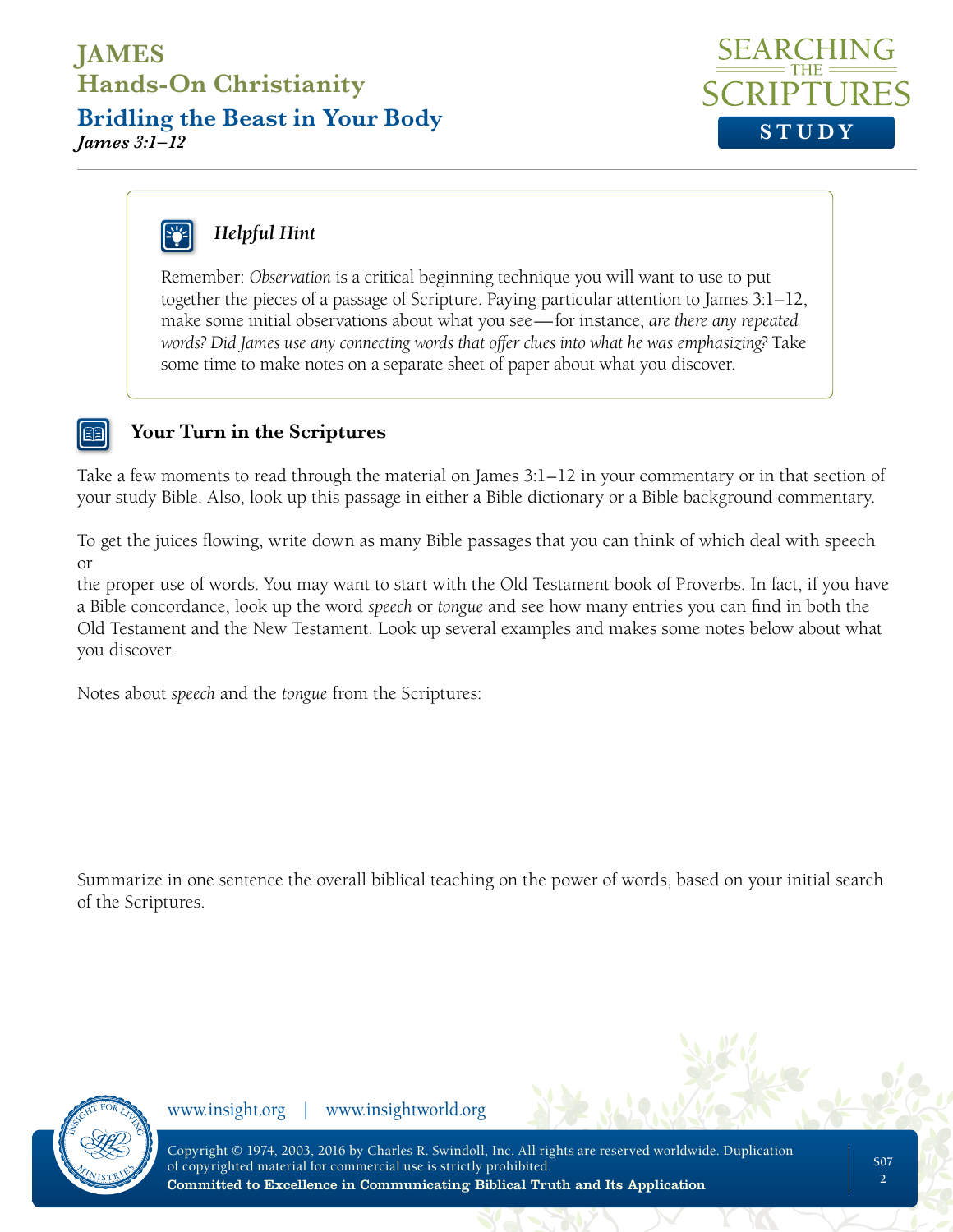### **JAMES Hands-On Christianity Bridling the Beast in Your Body** *James 3:1–12* **STUDY**



Now take a few minutes to respond to the following questions using the study resources you have available.

In James 3:1–2, we read find a strong warning for anyone desiring to be a teacher in the church (**pages 66 – 67**).

What is the command James issued to these believers (verse 1)?

What is the explanation James offered for the command (verse 2)?

Did James say that it is *wrong* to desire to become a teacher in the church?

Let's take a few minutes to examine a correlating passage: 1 Timothy 1:1–7. It might be helpful to read 1 Timothy 1 in its entirety, but pay close attention to verses 1–7 and Paul's specific instructions to Timothy in regard to his teaching ministry at Ephesus.

How does this passage relate to what James was concerned about in James 3?

How does this passage differ from James 3?

Describe briefly how you might use this passage in a Bible study or small group to shed light on James' serious warning about becoming a teacher in James 3:1–2.

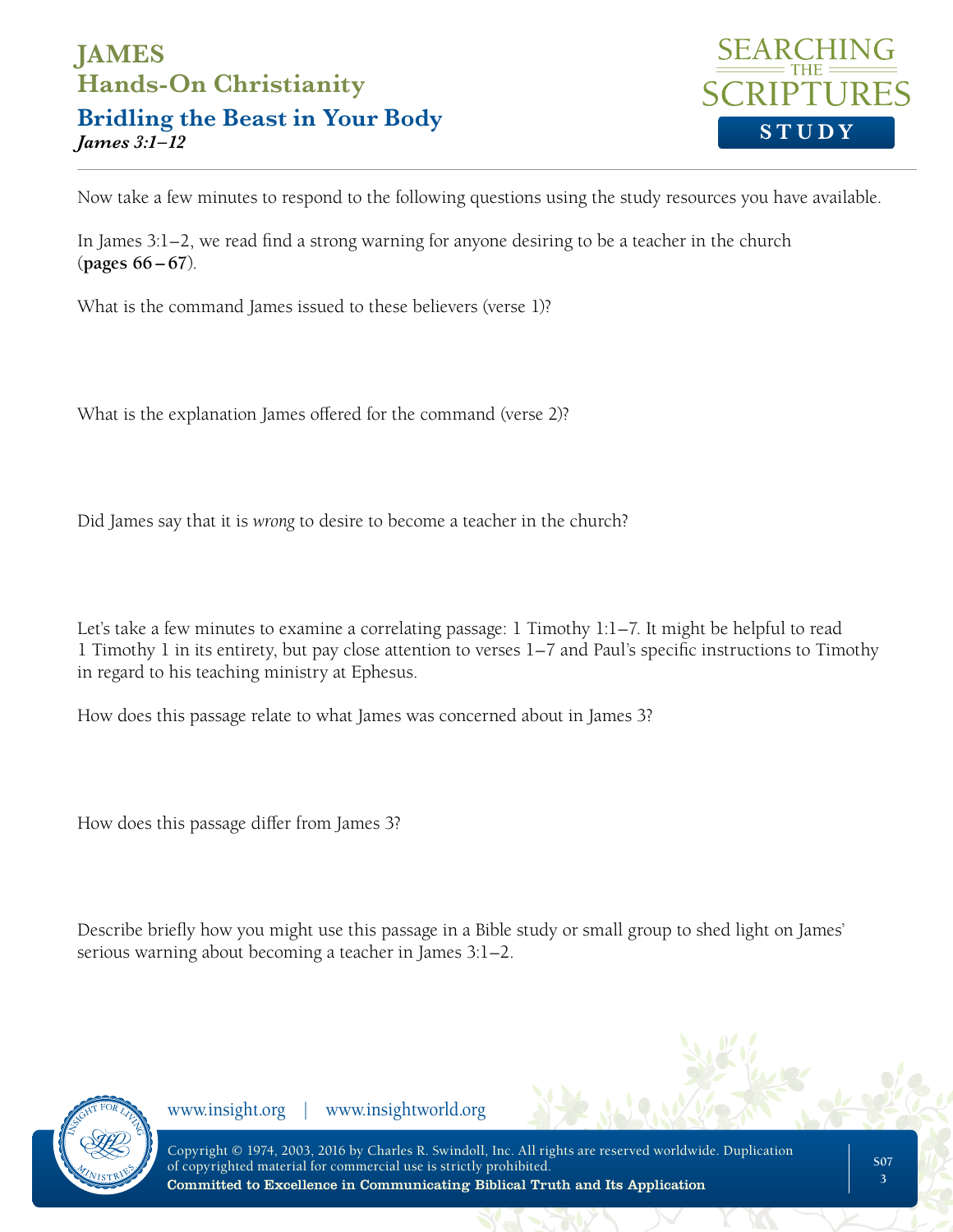**Bridling the Beast in Your Body** *James 3:1–12* **STUDY** 



In the searching the Scriptures process, after you've done a good amount of study of a passage, you are ready for the process referred to as *exposition*. If you recall from the *Searching the Scriptures* study series, exposition is drawing principles and application *from* the biblical text, verse by verse, and presenting those principles in ways that will be helpful to those with whom you are communicating.

Take some time to read carefully through James 3:3–12. James organized his instruction in three sections. Each section concerning the tongue could become a Bible study, sermon outline, or main points in a brief devotional prepared for a group. Take a close look at the following expositional outline. Fill in some observations next to each set of verses about what seems significant to you.

The Tongue . . . *Small but Powerful* (James 3:3–5)

- Illustration: a horse with bit and bridle . . .  $($  (verse 3)
- Illustration: a ship with a small rudder . . .
- Illustration: a fire with a small spark . . .

What would you say is the overarching principle regarding the tongue, based on these three illustrations? Principle:

The Tongue . . . *Necessary but Dangerous* (James 3:6–8) • Fire . . . a danger that has its roots in Satan's realm (verse 6)

- **•** Beasts . . . and their relationship to humans (verse 7)
- Poison . . . the grim perspective of an uncontrolled tongue (verse 8)

What would you say is the overarching principle regarding the tongue, based on these three illustrations? Principle:

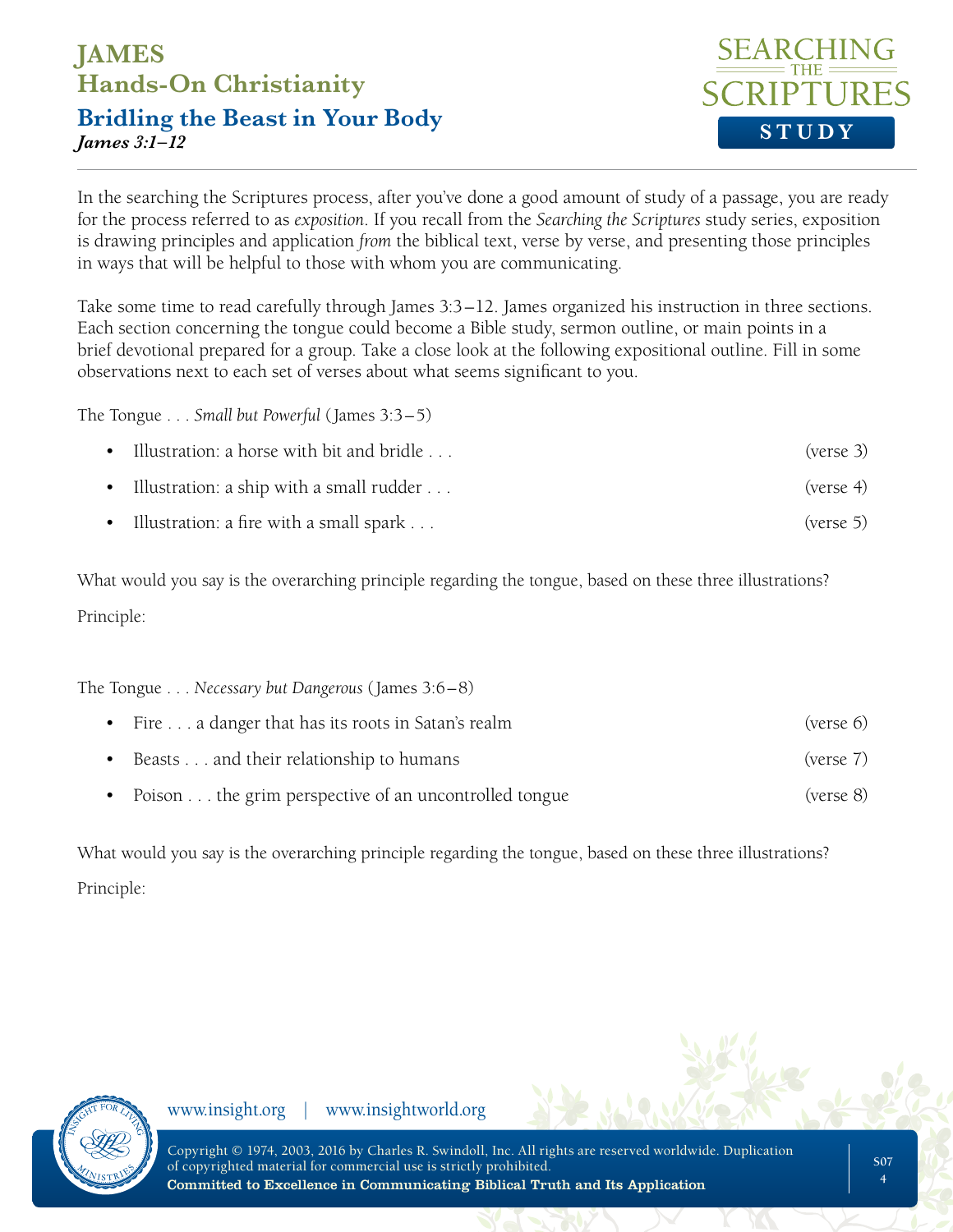**Bridling the Beast in Your Body** *James 3:1–12* **STUDY** 



The Tongue . . . *Helpful but Inconsistent* (James 3:9–12) James explained that the human tongue, in offering both blessings and curses, is wholly inconsistent with nature.

| • An illustration from humanity: With our words, we can either<br>bless others or harm them with a curse. | $(yerses 9-10)$  |
|-----------------------------------------------------------------------------------------------------------|------------------|
| • An illustration from nature: Both bitter water and sweet water<br>cannot flow from the same fountain.   | $(verses 11-12)$ |

How did James use an example from nature to make his point about the inconsistency of our words?

Imagine you're teaching this passage to a small group of college students preparing to leave on a week-long mission trip to Haiti. Write down three specific applications they can apply as they interact with each other during the trip, based on the preceding exposition.

1.

2.

3.



## **A FINAL PRAYER**

*Father, only You truly know the intentions and motivations of my heart. I'm sorry for the words that I have spoken recently that have been dishonoring to You and harmful to others. Place a guard over my mouth, Father, so that by Your Holy Spirit, only gracious words that build others up flow from my mouth. In the name of Your Son, Jesus Christ, I pray, amen.*